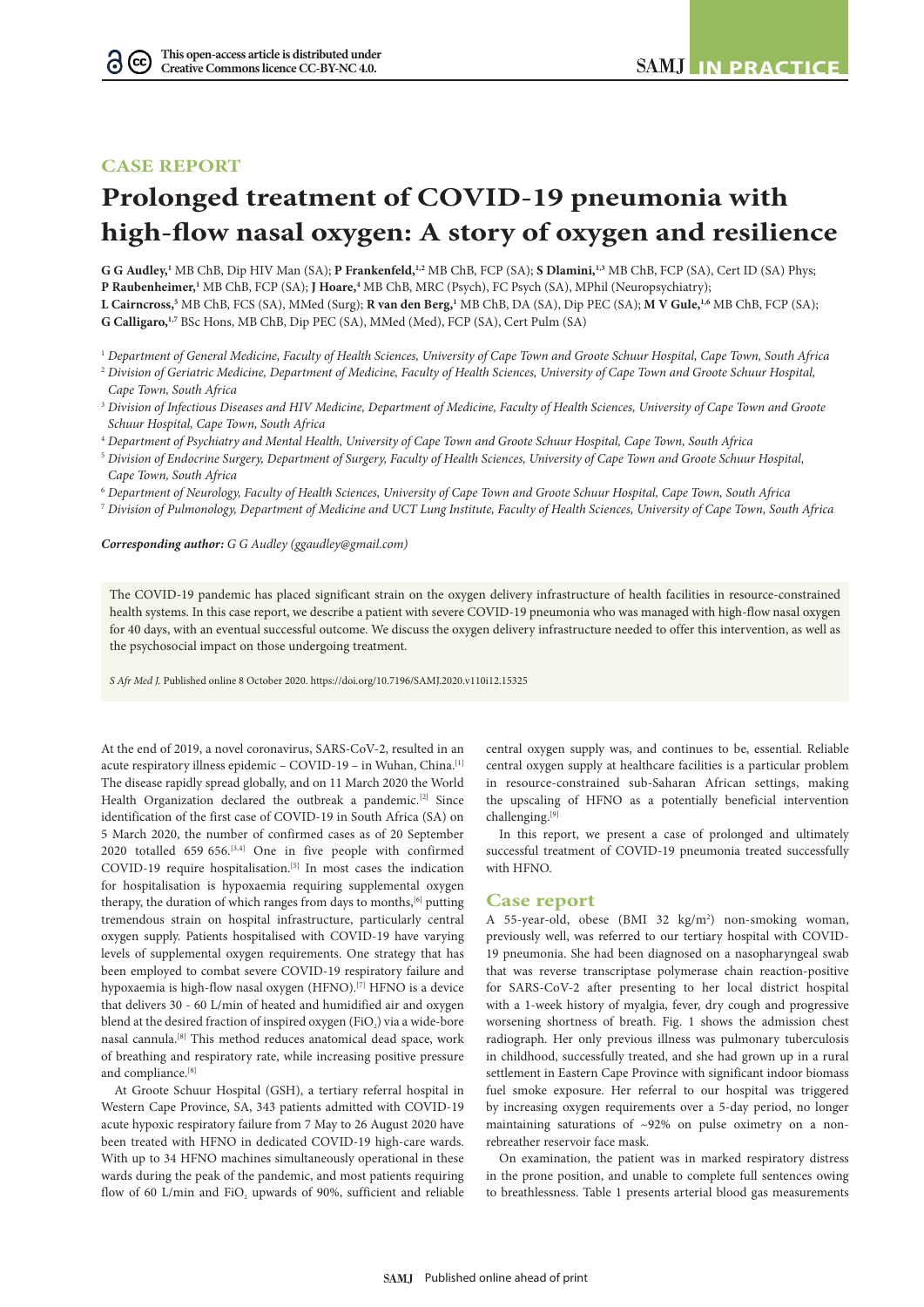prior to HFNO and Table 2 admission vital signs. The admission team immediately transferred her to a dedicated COVID high-care ward, and initiated HFNO at 60 L/min with FiO<sub>2</sub> 95%. She was reassessed closely for 6 hours, during which time her condition stabilised. Intermittent awake prone positioning continued (Table 2), and ongoing management was framed around five main areas: oxygenation, anticoagulation, steroid provision, management of complications, and multidisciplinary psychosocial support.

## **Oxygenation**

The patient required HFNO for a total of 40 days, with additional standard oxygen support for a further 16 days. She elected to remain predominantly in the prone position for the first 32 days owing to profound desaturation with even the slightest movement, and required an FiO<sub>2</sub> of  $>90\%$  for the first 20 days. At this point, it was possible to wean the FiO<sub>2</sub> gradually over several days (Fig. 2 shows HFNO



*Fig. 1. Admission chest radiograph at the district hospital.*

| Table 1. Arterial blood gas measurements before HFNO<br>(non-rebreather reservoir face mask at 15 L/min) |       |
|----------------------------------------------------------------------------------------------------------|-------|
| pH                                                                                                       | 7.523 |
| $pO_2$ (kPa)                                                                                             | 2.78  |
| $pCO$ , $(kPa)$                                                                                          | 4.5   |
| Standard bicarbonate (mmol/L)                                                                            | 28.3  |
| Lactate $(mmol/L)$                                                                                       | 1.8   |
| $P:$ F ratio (mmHg)                                                                                      | 25    |
|                                                                                                          |       |

HFNO = high-flow nasal oxygen;  $pO_2$  = partial pressure of oxygen;  $pCO_2$  = partial pressure of carbon dioxide; P:F ratio = arterial  $pO_2/FiO_2$ ; FiO<sub>2</sub> = fraction of inspired oxygen.

settings over time). On day 36 of HFNO, she was able to mobilise from her bed to a chair for the first time. On day 40 of HFNO, she was successfully transitioned to a 40% Venturi face mask, on which she remained for a further 8 days, and thereafter transitioned to conventional nasal prong oxygen (NPO<sub>2</sub>) at 4 L/min. After 8 days on NPO<sub>2</sub> she was able to spend short periods of the day on room air alone. A full 56 days after admission, she was able to mobilise without supplementary oxygen.

# **Anticoagulation**

Following admission to GSH, enoxaparin 1 mg/kg subcutaneously twice daily was continued. On day 25 on HFNO the patient was noted to have developed a spontaneous haematoma in her right thigh. The anti-factor Xa level was supratherapeutic at 1.87. Her enoxaparin dose was reduced according to serial anti-factor Xa levels. The surgical team was consulted, and the decision was made to manage the haematoma conservatively. The haematoma resolved without complication. Twice-daily enoxaparin at the adjusted dose was continued for the duration of her hospitalisation. In the last week of her hospitalisation, a computed tomography (CT) scan of her pulmonary arteries was performed to assess the presence of ongoing thrombosis to guide our anticoagulation strategy after discharge. The CT scan found no evidence of thromboembolic disease, only the typical bilateral, multifocal ground-glass opacification of COVID-19 pneumonia. The enoxaparin was subsequently stopped on discharge, with no outpatient anticoagulation prescribed.

#### **Steroids**

Dexamethasone 6 mg intravenously daily was continued for 3 days after admission to GSH. On day 4 on HFNO, the intravenous cannula was removed, and prednisone 40 mg orally daily was commenced. This dosage of prednisone was continued for the



*Fig. 2. HFNO settings over time. (HFNO = high-flow nasal oxygen; FiO<sub>2</sub> = fraction of inspired oxygen.)*

# **Table 2. Vital signs pre and post HFNO initiation at Groote Schuur Hospital**

| $\sim$                                |                                    |                                         |
|---------------------------------------|------------------------------------|-----------------------------------------|
|                                       | Pre HFNO (non-rebreather reservoir | 6 hours post HFNO initiation (FiO, 93%, |
|                                       | face mask at 15 L/min) (prone)     | flow rate 60 $L/min$ (prone)            |
| Heart rate (bpm)                      | 120                                | 115                                     |
| Respiratory rate (breaths per minute) | 48                                 | 36                                      |
| Peripheral oxygen saturation (%)      | 65                                 | 94                                      |
| Temperature $(^{\circ}C)$             | 37.8                               | 37                                      |
| Blood pressure (mmHg)                 | 136/77                             | 150/80                                  |
| ROX index                             | 1.59                               | 2.81                                    |
|                                       |                                    |                                         |

HFNO = high-flow nasal oxygen; FiO<sub>2</sub> = fraction of inspired oxygen; ROX index = peripheral O<sub>2</sub>/FiO<sub>2</sub>/respiratory rate.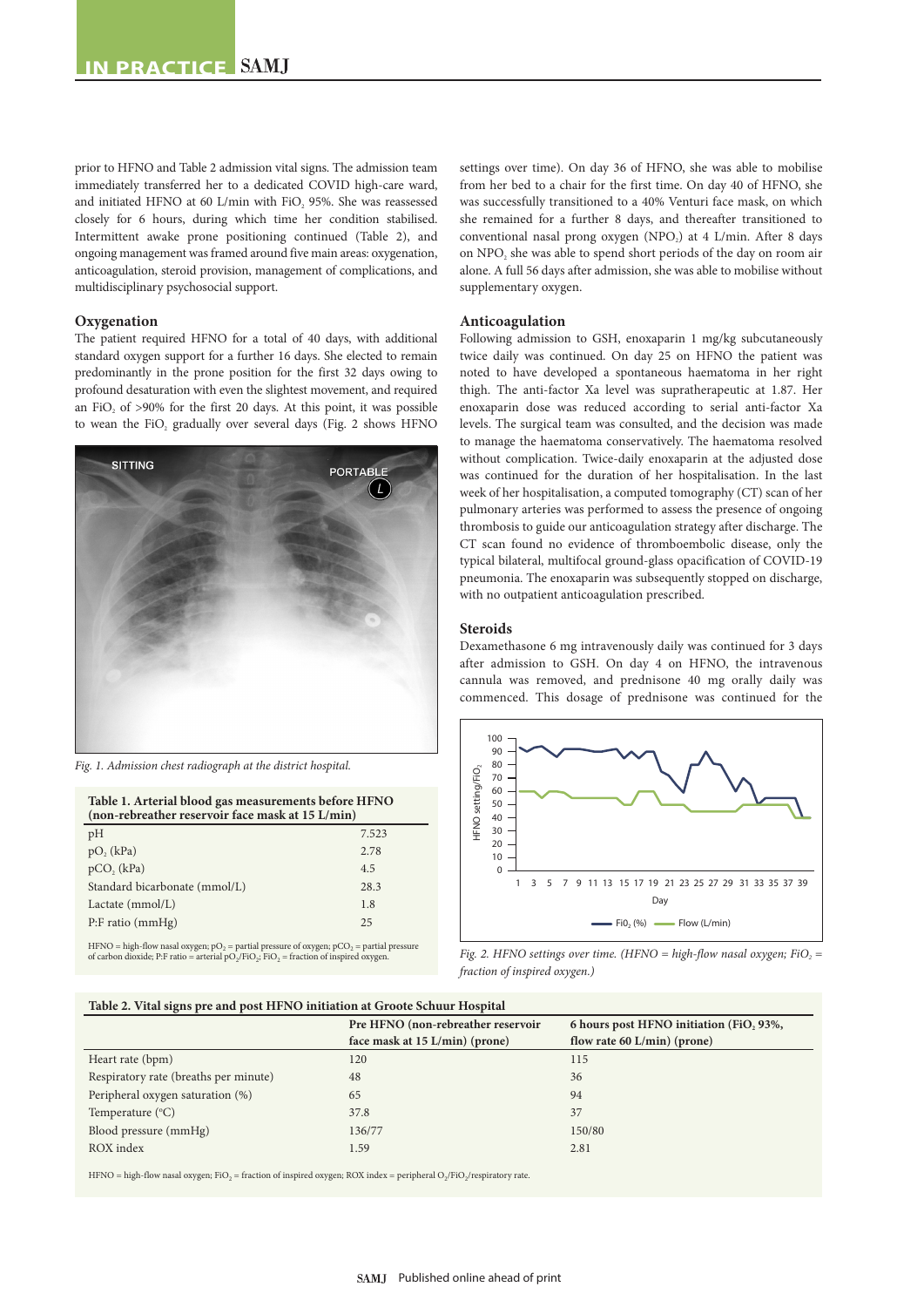duration of her time on HFNO and subsequently gradually weaned to a stop by discharge.

# **Management of complications**

On day 29 of HFNO, a deterioration in the patient's condition was noted. She developed a low-grade pyrexia of 37.4°C, her respiratory rate climbed from 24 to 34 breaths per minute, and she developed a new-onset sinus tachycardia of 140 bpm. A thorough diagnostic evaluation for infection ensued. On enquiry, the patient only reported worsening breathlessness without any other specific symptomatology. Thorough examination revealed no obvious source of infection or COVID-19-related complications. The only remarkable feature elicited was new-onset bilateral coarse crackles upon lung auscultation. There were no clinical features of fluid overload. Urinalysis was unremarkable, a blood culture was drawn, and a chest radiograph showed diffuse, bilateral patchy groundglass opacities. Empirical antibiotics were initiated for suspected nosocomial pneumonia (piperacillin-tazobactam 4.5 g intravenously 6-hourly for 5 days and amikacin 1 g intravenously daily for 3 days). Blood culture and urine culture showed no growth. Her renal function remained normal, troponin T was not raised, and her anti-Xa level was therapeutic. Over the course of the next 3 days she recovered and completed the course of antibiotics.

## **Multidisciplinary psychosocial support**

Multidisciplinary input was required to complete our comprehensive package of care. The patient was nursed in a high-care ward where a dedicated team of nursing staff worked tirelessly to care for her. Our dietetics team reviewed her regularly and provided daily nutritional supplementation. On day 30 on HFNO, she developed a number of mental health symptoms, including feeling sad, tired and overwhelmed, anxious and helpless. Prior to this she had demonstrated remarkable resilience despite the length of her hospital stay and the severity of her symptoms. Psychiatry provided ongoing counselling and advised the initiation of citalopram 20 mg when her mental health symptoms, particularly her anxiety, negatively affected her HFNO weaning process. She responded well to the combination of citalopram and supportive counselling and thereafter was able to engage well with her transition to facemask oxygen. The social work team was also involved in managing her prolonged absence from work. Upon discharge, she was given a temporary disability grant to tide over the rest of her recovery.

Sixty-nine days after presenting to her local district hospital the patient was discharged home, mobilising freely without the need for supplemental oxygen. She received pneumococcal and influenza vaccines prior to discharge.

# **Discussion**

The case described is remarkable in that it highlights incredible resilience on the part of the patient and dedication on the part of the treating multidisciplinary team. It is also striking to note the volume of oxygen consumed during her treatment course.

In a cohort of 293 patients with COVID-19 hypoxic respiratory failure enrolled at GSH and Tygerberg Hospital (TBH) during the pandemic, the median (interquartile range) time on HFNO in those successfully weaned was 6 (3 - 9) days.<sup>[10]</sup> The 40 days described above is the longest time any patient has spent on HFNO in this cohort – by a considerable margin. We have been unable to find another case of HFNO used for this duration before in a patient with a good outcome. There are no randomised trials of early v. late intubation for patients on HFNO, and we do not know whether this patient's dependence on oxygen would have been reduced with early intubation and ventilation. At GSH during the peak of the pandemic, the capacity to treat the numbers of patients with hypoxic respiratory failure with ventilation in the intensive care unit (ICU) was severely constrained.[11] HFNO was used as an alternative to try to overcome limited ICU resources. In the cohort from GSH and TBH, it was shown that in a resource-constrained setting, HFNO for COVID-19 hypoxic respiratory failure is feasible even outside the ICU and averts death or the need for mechanical ventilation in almost half of those who receive it.[10]

Over the course of our patient's 40 days on HFNO, she averaged an FiO<sub>2</sub> of 77% at a flow rate of 52 L/min. This equates to the consumption of 40 L of gaseous oxygen per minute or a total of 2.3 million L of gaseous oxygen over the 40 days. Central oxygen is supplied in the liquid form. One litre of liquid oxygen weighs 1.14 kg and equates to 861 L of gaseous oxygen at one standard atmosphere and  $21^{\circ}$ C.<sup>[12]</sup> Therefore, 2 678 L or 3.05 tons of liquid oxygen was required to meet her oxygen needs while on HFNO. At our hospital prior to the COVID-19 pandemic, liquid oxygen was stored in two tanks, one holding 5 tons of liquid oxygen and the other 4 tons. In March 2020, in preparation for the anticipated surge in oxygen requirement, a larger 20-ton tank was installed (Fig. 3). During July 2020, at the peak of the COVID epidemic, oxygen consumption at GSH peaked at consumption of 8 tons of liquid oxygen a day.

Caring for this patient was significantly less costly, easier and associated with fewer complications than if she had been admitted to an ICU or ventilated. She was nursed in a six-bed cubicle in an open ward, with minimal extra staff allocated to her care. She was able to feed and prone herself, move her nasal interface, and use a bedpan with minimal assistance. Hospital complications for such an ill patient were minimal because of the use of HFNO – she was awake, developed no bedsores or other complications possible in



*Fig. 3. Oxygen storage tanks at Groote Schuur Hospital.*